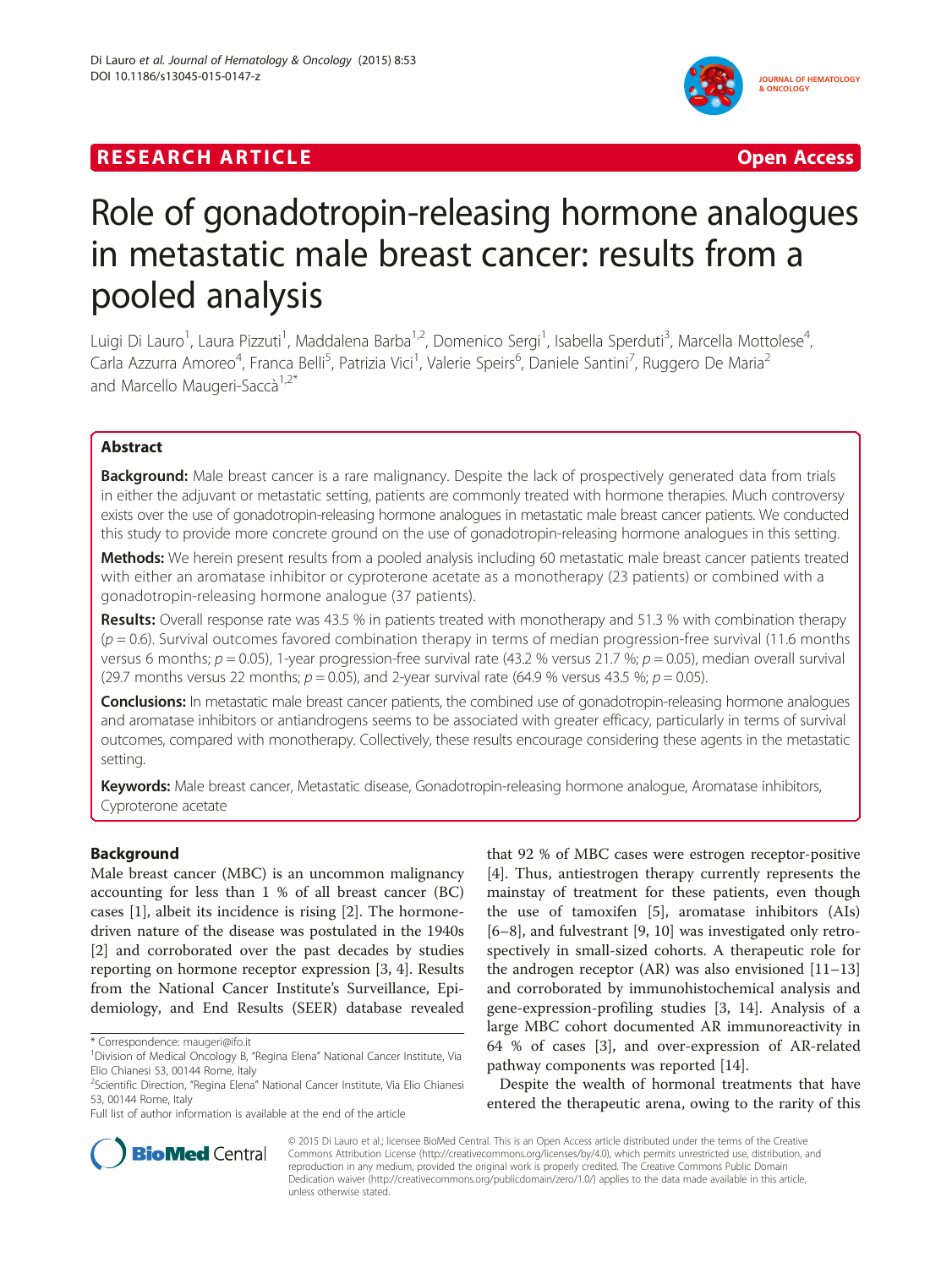disease and lack of prospectively generated data, a number of unsolved questions afflict daily clinical practice. A heated argument surrounds the question of whether gonadotropin-releasing hormone analogues (GnRH analogues) are worth being administered in combination with other hormonal treatments acting on peripheral targets [\[7](#page-4-0), [8](#page-4-0), [13](#page-4-0)]. This controversy was fuelled by the advent of AIs [[15](#page-4-0)]. In males, AIs lead to increased levels of follicle-stimulating hormone (FSH), luteinising hormone (LH), and testosterone (T) [\[16](#page-4-0)–[20\]](#page-4-0). This phenomenon was observed in hypogonadal men and MBC patients [[16](#page-4-0)–[20](#page-4-0)]. For MBC patients, implications of increased T levels are twofold: i) the counteraction of the block imposed by AIs through an excess of substrate and ii) a direct stimulation of cancer cells equipped with the AR [[21](#page-4-0)]. Briefly, the inhibition of the hypothalamic-pituitary feedback loop, with the correlated reduction of the substrate for aromatization, was the rationale for combining AIs with GnRH analogues. A second, though underestimated, association strategy relates to the use of GnRH analogues with antiandrogens [\[12, 13\]](#page-4-0). Our group reported on the antitumor activity of antiandrogens [[11](#page-4-0), [12](#page-4-0)], a finding we recently strengthened in a larger series where hints on the existence of an association between AR expression and clinical outcomes were also provided [\[13\]](#page-4-0). In this case, the use of antiandrogens with a GnRH analogue stemmed from the need to neutralize testicular and adrenal androgens, theorizing analogies in terms of androgen dependency between MBC and prostate cancer [[13](#page-4-0)]. Indeed, our group already reported on the suppression of gonadotropins together with T suppression to castration levels in MBC patients who received cyproterone acetate (CPA) with buserelin [\[12\]](#page-4-0). These effects were also observed, although to a lower extent, with CPA monotherapy [\[11\]](#page-4-0).

Therefore, there is a common theme underlying the use of GnRH analogue with antiandrogens and AIs, namely, achieving the deepest possible T suppression to directly or indirectly deprive cancer cells of a source of oncogenic stimuli, in the latter case by preventing the conversion of androstenedione to 17b-estradiol operated by the aromatase enzyme.

By evaluating metastatic MBC (mMBC) treated with an AI or CPA [[8](#page-4-0), [13](#page-4-0)], administered alone or combined with a GnRH analogue, we previously noted some differences favoring the association. Nevertheless, the relatively restricted number of patients analyzed hindered statistically significant comparisons. Prompted by this observation, we herein present results from a pooled analysis of these studies, with the inclusion of five additional patients, in order to gain more insights into the efficacy of GnRH analoguecontaining hormonal therapy in mMBC patients.

#### Results

Sixty men mostly treated in the first-line metastatic setting were included in the present analysis.

Patients' characteristics are illustrated in Table 1. As shown in Table 1, the groups compared did not differ by any of the variables considered. Overall, 37 patients received GnRH analogue-containing therapy (22 patients with CPA and 15 patients with an AI), and 23 patients were treated with GnRH analogue-free therapy (14 patients with CPA and 9 patients with an AI).

Table 1 Association between clinical-pathological features and treatment received  $(N = 60)$ 

| Characteristic                          |           | With GnRH N (%) Without GnRH N (%) | $p$ value* |
|-----------------------------------------|-----------|------------------------------------|------------|
| Age                                     |           |                                    |            |
| Median                                  | 64        | 63                                 | 0.79       |
| Range                                   | $24 - 82$ | $29 - 76$                          |            |
| <b>ECOG PS</b>                          |           |                                    |            |
| Median                                  | 1         | 1                                  | 0.88       |
| Range                                   | $0 - 2$   | $0 - 2$                            |            |
| Hormone receptor<br>status              |           |                                    |            |
| Positive                                | 32 (86.5) | 19 (82.6)                          | 0.99       |
| Negative                                | 2(5.5)    | 2(8.7)                             |            |
| Unknown                                 | 3(8)      | 2(8.7)                             |            |
| Adjuvant systemic<br>therapy            |           |                                    |            |
| Yes                                     | 19 (51)   | 10(43.5)                           | 0.60       |
| No                                      | 18 (49)   | 13 (56.5)                          |            |
| Prior therapy for<br>metastatic disease |           |                                    |            |
| Yes                                     | 9(24)     | 7(30.5)                            | 0.99       |
| No                                      | 28 (76)   | 16 (69.5)                          |            |
| Subsequent lines of<br>CT               |           |                                    |            |
| Median                                  | 1         | 1                                  | 0.72       |
| Range                                   | $1 - 2$   | $1 - 2$                            |            |
| Subsequent lines of<br>НT               |           |                                    |            |
| Median                                  | 1         | 1                                  | 0.85       |
| Range                                   | $1 - 3$   | $1 - 3$                            |            |
| Dominant disease site                   |           |                                    |            |
| Viscera                                 | 24 (64.9) | 14 (60.8)                          |            |
| Bone                                    | 9(24.3)   | 8(34.8)                            | 0.98       |
| Soft-tissue                             | 4 (10.8)  | 1(4.4)                             |            |
| Number of disease<br>sites              |           |                                    |            |
| 1                                       | 11(29.7)  | 10 (43.4)                          |            |
| $\overline{2}$                          | 21 (56.7) | 9(39.1)                            | 0.99       |
| $\geq$ 3                                | 5(13.6)   | 4(17.5)                            |            |

ECOG PS: Eastern Cooperative Oncology Group Performance Status; CT: chemotherapy; HT: hormone therapy

\*Fisher exact test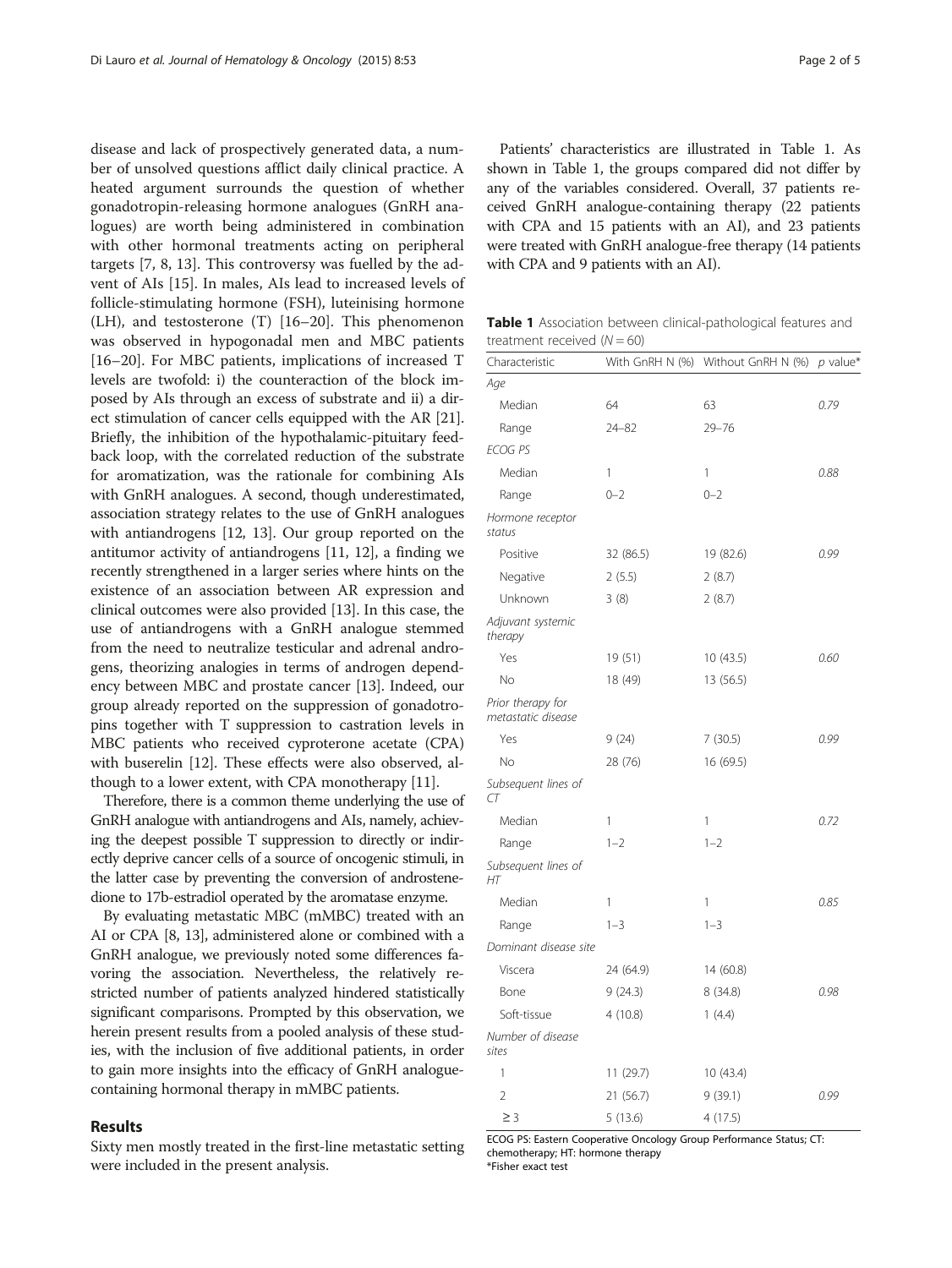Stage at diagnosis was I, II, III, and IV in 11 (18.3 %), 20 (33.3 %), 21 (35 %), and 8 (13.4 %) patients, respectively. Stage I–II at diagnosis was 48 % in the monotherapy group and 52 % in the combination group. Overall, 29 patients received adjuvant systemic therapy, 10 in the monotherapy group (43.5 %) and 19 in the combination group (51 %). In the adjuvant setting, ten patients were treated with chemotherapy, ten patients with hormone therapy, and nine patients with both chemotherapy and hormone therapy. Adjuvant hormone therapy consisted of tamoxifen in all but one patient who received goserelin. Adjuvant chemotherapy consisted of cyclophosphamide, methotrexate, and 5-fluorouracil (CMF) in 11 patients; 5-fluorouracil, doxorubicin, and cyclophosphamide or 5-fluorouracil, epirubicin, and cyclophosphamide (FAC or FEC, respectively) in 5 patients; or epirubicin, cyclophosphamide, docetaxel (EC-D) in 3 patients. Sixteen patients received previous chemotherapy and/or hormone therapy for metastatic disease: 7 out of 23 (30.5 %) in the monotherapy group and 9 out of 37 (24 %) in the combination group. The characteristics of these treatments, along with clinical outcomes, were reported in detail elsewhere [[8, 13](#page-4-0)]. Five patients treated in the first-line setting with an AI in monotherapy were retreated with an AI in association with a GnRH analogue after disease progression. These patients were included in the monotherapy group in the present analysis.

Overall response rate was 51.3 % (19/37 patients) in patients treated with combination versus 43.5 % with monotherapy (10/23 patients). The difference observed was not statistically relevant ( $p = 0.6$ ). Median progression-free survival (mPFS) was 11.6 months  $(95 % CI = 10.2-13)$  in the group having received the GnRH analogue-containing combination and 6 months (95 %  $CI = 4-8$ ) for patients

treated with monotherapy  $(p = 0.05)$  (Fig. 1). One-year progression-free survival (PFS) rate also favored combination (43.2 % versus 21.7 %;  $p = 0.05$ ). Median overall survival (mOS) was 29.7 months with combination (95 %  $CI =$ 20.4–39) and 22 months (95 % CI =  $15.9-28.1$ ) with monotherapy  $(p = 0.05)$  (Fig. 1). Two-year survival rate was 64.9 % in the combination group versus 43.5 % in the monotherapy group ( $p = 0.05$ ).

#### **Discussion**

Evidence on the therapeutic role of GnRH analogue as a partner for other hormonal agents in mMBC are scattered, gathered from case reports or small retrospective series, and overall inconsistent [[7, 8](#page-4-0), [13, 15\]](#page-4-0). More generally, therapeutic decision-making for mMBC is not built upon level I evidence, and without appearing nihilistic, we do not foresee brighter scenarios in the near future. Not surprisingly, then, there is no agreement on whether GnRH analogues should be considered an integral part of the therapeutic armamentarium, or rather, their use should be evaluated on a case-by-case basis [[21, 22\]](#page-4-0). Anticipating that our results, which are retrospective in nature, are not intended to provide a definitive answer on that issue, to the best of our knowledge, this is the largest series presented so far describing the activity of GnRH analogue-containing therapy.

Before discussing our results, two introductive considerations need to be presented. As previously discussed elsewhere, we were unable to retrieve safety data for all patients included [\[8, 13\]](#page-4-0). However, when available, toxicities data were consistent with the expected frequency and severity. In addition, out-of-date imaging techniques and criteria for response evaluation were used in a fraction of patients.

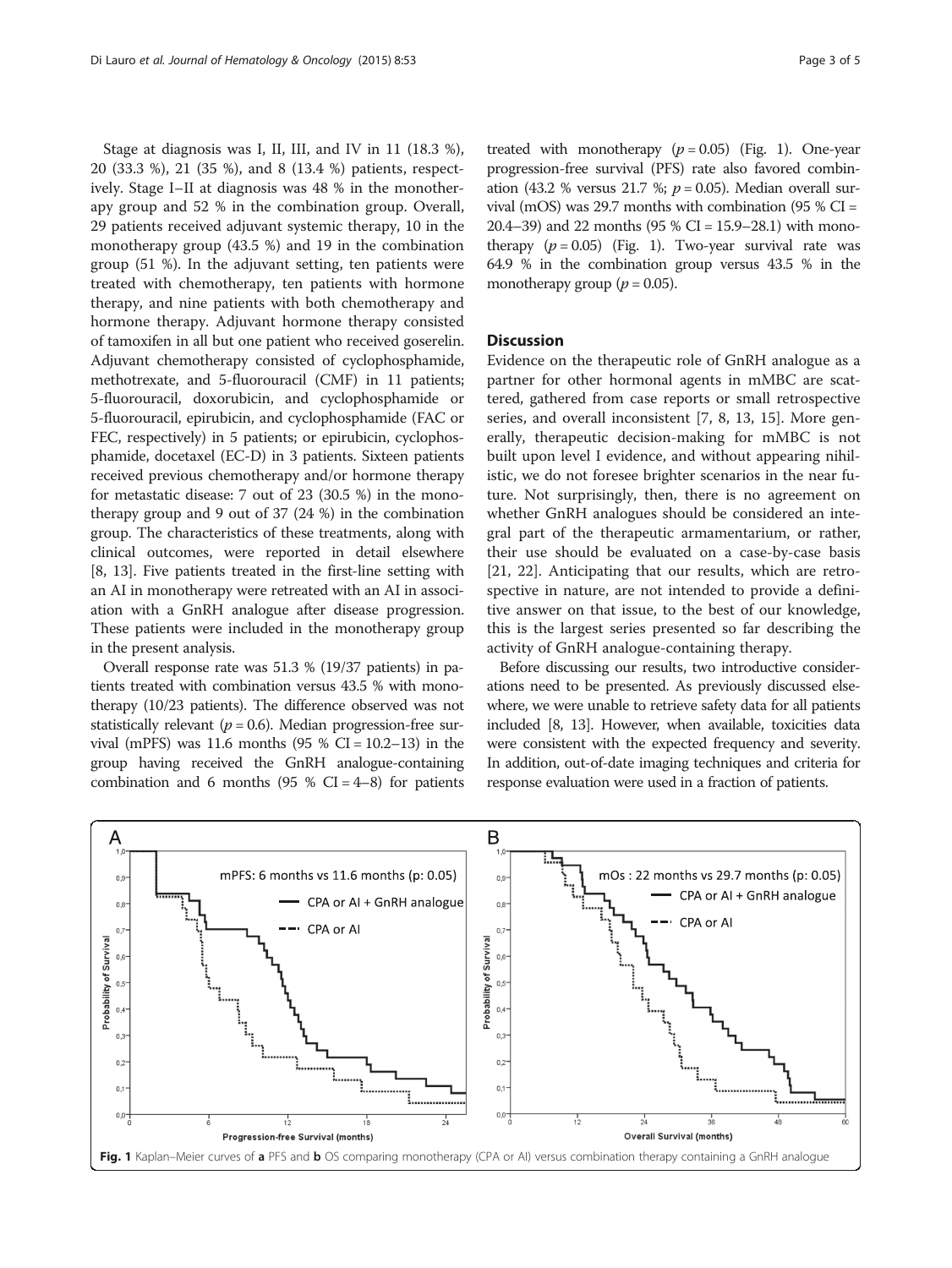First and foremost, in interpreting our results and analyzing the therapeutic potential of GnRH analogues, we would like to draw the reader's attention to the line of reasoning that stimulated this study. We grouped patients treated with an AI or CPA as a monotherapy and compared them with patients that also received a GnRH analogue. As mentioned above, the logic behind this was the placement of T at the centerpiece of the endocrine network feeding MBC. Coherently, control of T levels is unsatisfactory in the case of exclusive use of CPA [\[23](#page-4-0)], or they even increase when AIs are administered in monotherapy [[16](#page-4-0)–[20](#page-4-0)]. Adding a GnRH analogue to peripherally acting antiestrogens and antiandrogens shares the same logic and produces the same output, that is, suppressing androgens [[21, 23](#page-4-0)].

With the limitations of any retrospective and indirect comparison, we herein report a trend towards statistical significance favoring the use of GnRH analogue for all the survival endpoints considered. In order to put our results into context, it is worth considering that mPFS and mOS reported with combination therapy were fairly comparable with those previously observed with AIs, which were in the range of 4.4–13 and 33–39 months, respectively, independently on whether AIs were combined with a GnRH analogue or not [[6](#page-4-0)–[8](#page-4-0)]. These results are rooted, in our opinion, in the fact than more than half of the patients in this study received antiandrogen-based therapy mostly between the 1970s and 1980s [\[11](#page-4-0)–[13](#page-4-0)]. With this therapeutic approach, mPFS was rather similar (8.9 months) to that observed with AIs, whereas mOS was shorter (24.3 months). Intuitively, this divergent pattern suggests that patients treated with antiandrogen-containing therapy were more likely to have received outdated postprogression treatments and possibly suboptimal supportive care, as already detailed [\[13](#page-4-0)]. In other words, the inclusion in the present analysis of patients treated at the dawning of antihormone therapy probably diluted the advantages potentially deriving from the use of GnRH analogues. Secondly and non-negligibly, five patients  $({\sim}20$  %), of whom four were previously presented in [[8\]](#page-4-0), included in the monotherapy group who received an AI as a first-line therapy were rechallenged with an AI plus a GnRH analogue following disease progression. Notably, four out five of them confirmed or improved the best overall response observed in the previous therapeutic line with AI monotherapy. We cannot therefore exclude a role for such a sequential approach in diluting treatment efficacy and ultimately flattening survival curves.

### Conclusions

We are aware that no firm conclusions can be drawn from this study, as the evidence provided does not meet criteria to settle the debate on the usefulness of GnRH analogues. On the other hand, however, clues emerging from this

analysis encourage clinicians to consider GnRH analogues in the therapeutic continuum, irrespectively of the therapeutic "backbone" used. Finally, a provocative question arose that is whether, in pursuing the goal of sequential hormonal therapy for delaying chemotherapy, GnRH analogues shall deserve substantially increased consideration as singularly deliverable agents.

#### **Methods**

In the present study, we evaluated a population of 60 mMBC patients who had received an AI or CPA mostly in the first-line setting, administered as a monotherapy or combined with a GnRH analogue. The majority of patients were clinically managed at the "Regina Elena" National Cancer Institute, Rome. Individual patient data were reviewed in order to retrieve information on demographic factors, molecular pathology, therapies, and treatment outcomes. Patients received the following treatments: letrozole 2.5 mg orally daily as a monotherapy or with leuprolide acetate or triptorelin acetate given intramuscularly at 3.75 mg every 28 days, CPA 100 mg twice a day as a monotherapy or combined with buserelin administered subcutaneously at 1500 μg daily in three doses during the first week and then reduced to 600 μg a day or Goserelin administered at 3.6 mg subcutaneously every 28 days, exemestane 25 mg once daily or anastrozole 1 mg once a day. Tumor response was evaluated according to the criteria outlined by the International Union Against Cancer [[24\]](#page-4-0), the World Health Organization [\[25\]](#page-4-0), or the Response Evaluation Criteria In Solid Tumors (RECIST 1.1) coherently to the period when patients were treated. Progression-free survival (PFS) and overall survival (OS) were calculated from the date of therapy initiation to the date of disease progression or death from any cause, respectively. PFS and OS were analyzed according to the Kaplan–Meier method. Comparisons between groups were carried out with the Tarone–Ware test. Statistical analyses were performed using SPSS statistical software version 20 (SPSS inc., Chicago IL, USA). This study was approved by the Ethics Committee of "Regina Elena" National Cancer Institute of Rome and was carried out according to the Helsinki Declaration.

#### Abbreviations

MBC: Male breast cancer; BC: Breast cancer; AIs: Aromatase inhibitors; AR: Androgen receptor; CMF: Cyclophosphamide, methotrexate, and 5-fluorouracil; GnRH analogues: Gonadotropin-releasing hormone analogues; EC-D: Epirubicin, cyclophosphamide, docetaxel; FAC: 5-Fluorouracil, doxorubicin, and cyclophosphamide; FEC: 5-Fluorouracil, epirubicin, and cyclophosphamide; FSH: Follicle-stimulating hormone; LH: Luteinising hormone; T: Testosterone; mMBC: Metastatic male breast cancer; CPA: Cyproterone acetate; PFS: Progression-free survival; OS: Overall survival..

#### Competing interests

The authors declare that they have no competing interests.